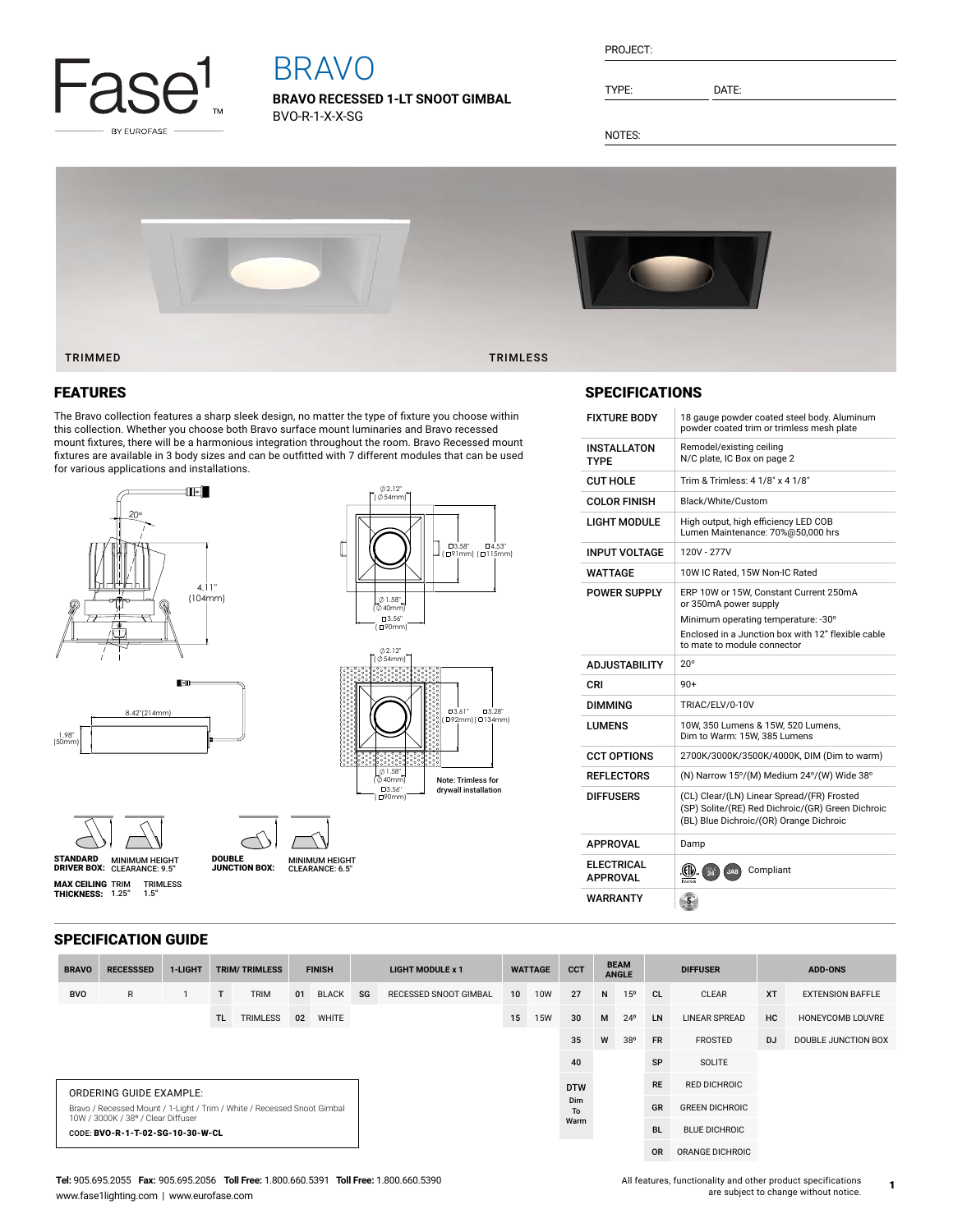

## BRAVO

**BRAVO RECESSED 1-LT SNOOT GIMBAL** BVO-R-1-X-X-SG

### REFLECTOR OPTIONS ADD-ONS









**DOUBLE JUNCTION BOX** (Shallow Ceiling Application) **(DJ)**

### DIFFUSER OPTIONS



### NEW CONSTRUCTION PLATES + IC BOXES



### DRIVERS

- Compatible with TRIAC (forward-phase or leading-edge) ELV (reverse-phase or trailing edge) and 0-10V dimmers.
- ESSxxxW models: TRIAC and ELV dimming only at 120 Vac
- ESSxxxW models: ELV dimming only at 230 Vac
- 90° C maximum case hot spot temperature
- Class 2 power supply
- Lifetime: 50,000 hours at 70° case hot spot temperature (some models have a higher lifetime)
- IP64-rated (IP66 for ESST) case with silicone-based potting
- Protections: Output open load, over-current and short-circuit (hiccup), and over-temperature with auto recovery.
- Conducted and radiated EMI: Compliant with FCC CFR Title 47 Part 15 Class B (120 Vac) and Class A (277 Vac), and EN55015 (CISPR 15) at 220, 230, and 240 Vac.
- Complies with ENERGY STAR®, DLC (DesignLight Consortium®) and CA Title 24 technical requirements
- Worldwide safety approvals